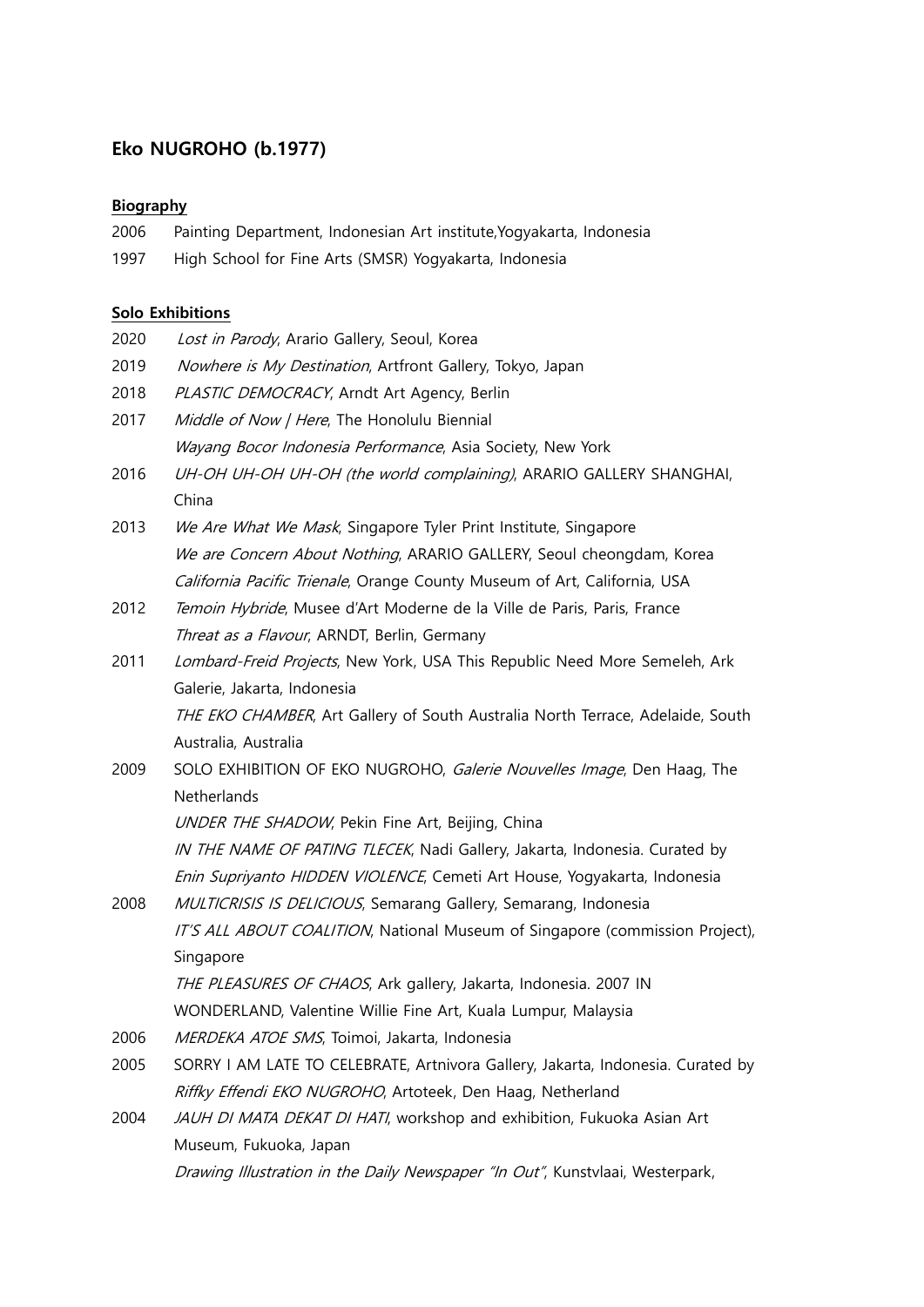#### Amsterdam

WELCOME BACK MAYONAISE, Cemeti Art House, Yogyakarta, Indonesia

- 2003 FIGHT ME, Via-via café, Yogyakarta, Indonesia
- 2002 BERCEROBONG (Like A chimney), Cemeti Art House, Yogyakarta, Indonesia
- 2001 *INDONESIA VS TELEVISI*, Mural Exhibition for Public Space at Panembahan no 1 Yogyakarta, Indonesia
- 2000 HERK, Mural Exhibition at apotik Komik gallery, Yogyakarta, Indonesia

#### **Group Exhibitions**

- 2020 Nothing Lasts/ Nothing's Finished Online View, Sullivan+Strumpf, Singapore and Sydney PLASTICOLOGY, The Goods Shed by Form, Perth, Australia MY NAME IS NOBODY online view, Arndt Art Agency and Artsy, Berlin, Germany VIOLENT ATTACHMENTS, Sullivan+Strumpf, Singapore TURNING THE AXIS OF THE WORLD, Singapore Tyler Print Institute, Singapore ARTJOG 2020: RESILIENCE, Jogia National Museum, Yogyakarta, Indonesia 2019 SETOUCHI TRIENALE, Ibuki Island, Japan
- ABAKADONE/CONTINOUS FIRE, National Gallery of Canada ART JAKARTA 2019, Jakarta Convention Centre, Arario Booth & Special Spot SHIFTING TIDES, ASEAN Gallery, The Asean Secretariat CHILDREN BIENNALE: EMBRACING WONDER, National Gallery Singapore FRACTURE/FICTION: SELECTIONS FROM THE ILHAM COLLECTION, Ilham Gallery, Kuala Lumpur, Malaysia CONTEMPORARY WORLDS: INDONESIA, National Gallery of Australia, Canberra, Australia SOUTH EAST ASIA ARTIST, Sullivan + Strumpf, Sydney, Australia FORGOTTEN ENLIGHTENMENTS, Leipzig's Cotton Spinning Mill, Leipzig, Germany OHD INFINITY: A WALK OF LIFE, OHD Museum, Magelang, Indonesia TAIPEI DANGDAI, Taipei Nangang Exhibition Center-Roh Project Booth, Taipei, Taiwan 2018 ARTBALI: BEYOND THE MYTHS, Bali Collection Nusa Dua, Bali IN SEARCH OF SOUTHEAST ASIA THROUGH M+ COLLECTIONS, M+ Museum, Hongkong MY MONSTER: THE HUMAN-ANIMAL HYBRID, RMIT Gallery, Melbourne, Australia. Curated by Evelyn Tsitas VACANCY, A3 Singapore ARTJOG11: ENLIGHTENMENT, Jogja National Museum, Yogyakarta, Indonesia. SPRING MEETING OF THE INTERNATIONAL MONETARY FUND AND WORLD BANK GROUP, World Bank Office, Washington, USA. ART FROM THE STREET, Art Science Museum, Singapore. Plastic Democracy, Arndt Art Agency (A3), Berlin, Germany 2017 Art From The Streets, ArtScience Museum, Singapore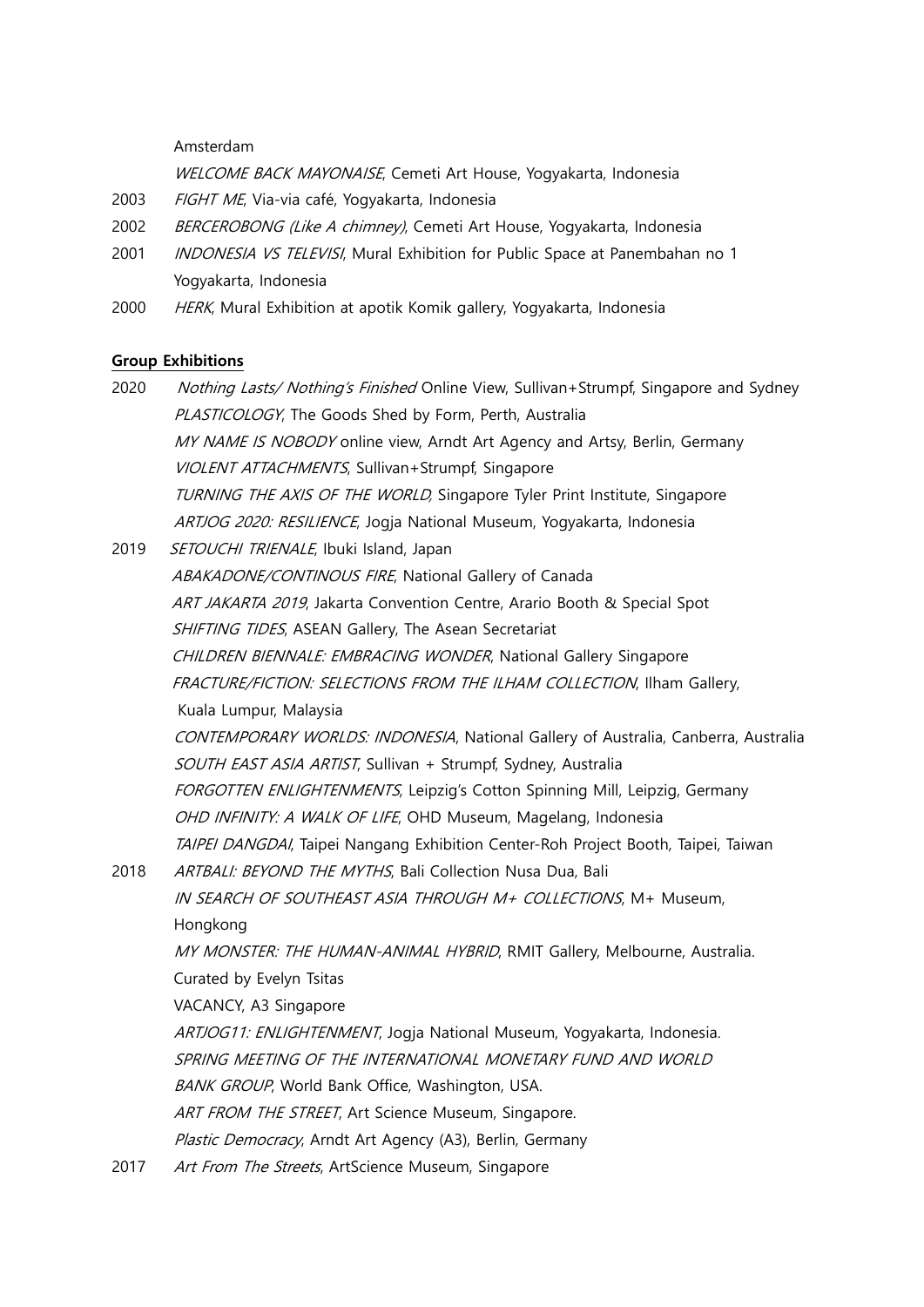Trienal Seni Patung #3 : SKALA, Galeri Nasional Indonesia, Jakarta, Indonesia Imaginarium : To The Ends of The Earth, Singapore Art Museum, Singapore MATERIAL CONNECTION, Jane Lombard Gallery, New York, USA INSTANT REPLY: ARNDT SINGAPORE'S HIGHLIGHTS FROM SOUTHEAST ASIA, ARNDT Fine Art, Singapore MIDDLE OF NOW HERE: Honolulu Bienale, Honolulu, Hawaii SUZU 2017: OKU-NOTO TRIENNALE, Suzu-shi, Ishikawa, Japan

- 2016 Love Me In My Batik: Modern Batik Art From Malaysia and Beyond, Ilham Gallery, Kaula Lumpur, Malaysia
- 2015 Belum Ada Judul, Sangkring Art Space, Yogyakarta, Indonesia OZ Asia Festival, Art Gallery of South Asia, Adelaide, Austrailia Bitter Sweet, Cemeti Art House, Yogyakarta, Indonesia BOOT: Indonesian Contemporary Art, Frankfurter Kuntstverein, Kunst Museum, Frankfurt, Germany
- 2014 *Burning Down The House*, Gwangju Biennale Foundation, Gwangju, Korea Hikayat Agar-Agar Bertanduk, Ballroom The Ritz-Carlton Pacific Place, Jakarta, Indonesia

Art For Cancer, Museum Seni Rupa Dan Keramilk Jl. Pos Kota No.2 Jakarta Barat, Indonesia

- 2013 Writings Without Borders, Lehmann Maupin Gallery, Hong Kong Sip! Indonesian Art Today: The Past Three Generations of Indonesian Contemporary Art, ARNDT Gallery, Berlin, Germany Jogja Bienale 2013, Yogyakarta, Indonesia Indonesia Pavilion for Venice Bienale, Venice, Italy
- 2011 Asia: Looking East, ARNDT Berlin, Berlin, Germany The Global Contemporary Art Worlds after 1989, ZKM, Karlsruhe, Germany. Transfiguration & Contemporary Mythologies, Espace Culturel Louis Vuitton, Paris, France
- 2010 Beacons of Archipelago-Contemporary Art from Southeast Asia, Arario Gallery, Cheonan / Seoul, Korea Ni 50 Jar, part 1, Galerie Nouvelles Image, Den Haag, Netherlands CONTEMPORANEITY, MOCA Shanghai, China. Curated by Jim Supangkat & Biljana Ciric INDONESIAN ART NOW: THE STRATEGIES OF BEING, Art Jogja 2010, Taman Budaya Yogyakarta, Indonesia PAMERAN ILUSTRASI CERPEN KOMPAS 2009, Travelling Exhibition: Bentara Budaya Jakarta, Bentara Budaya Yogyakarta, Balai Soedjatmoko-Solo, Bentara Budaya Bali, Indonesia HEAT WAVE, Lombard Freid Projects, New York, USA. Curated by Lea Freid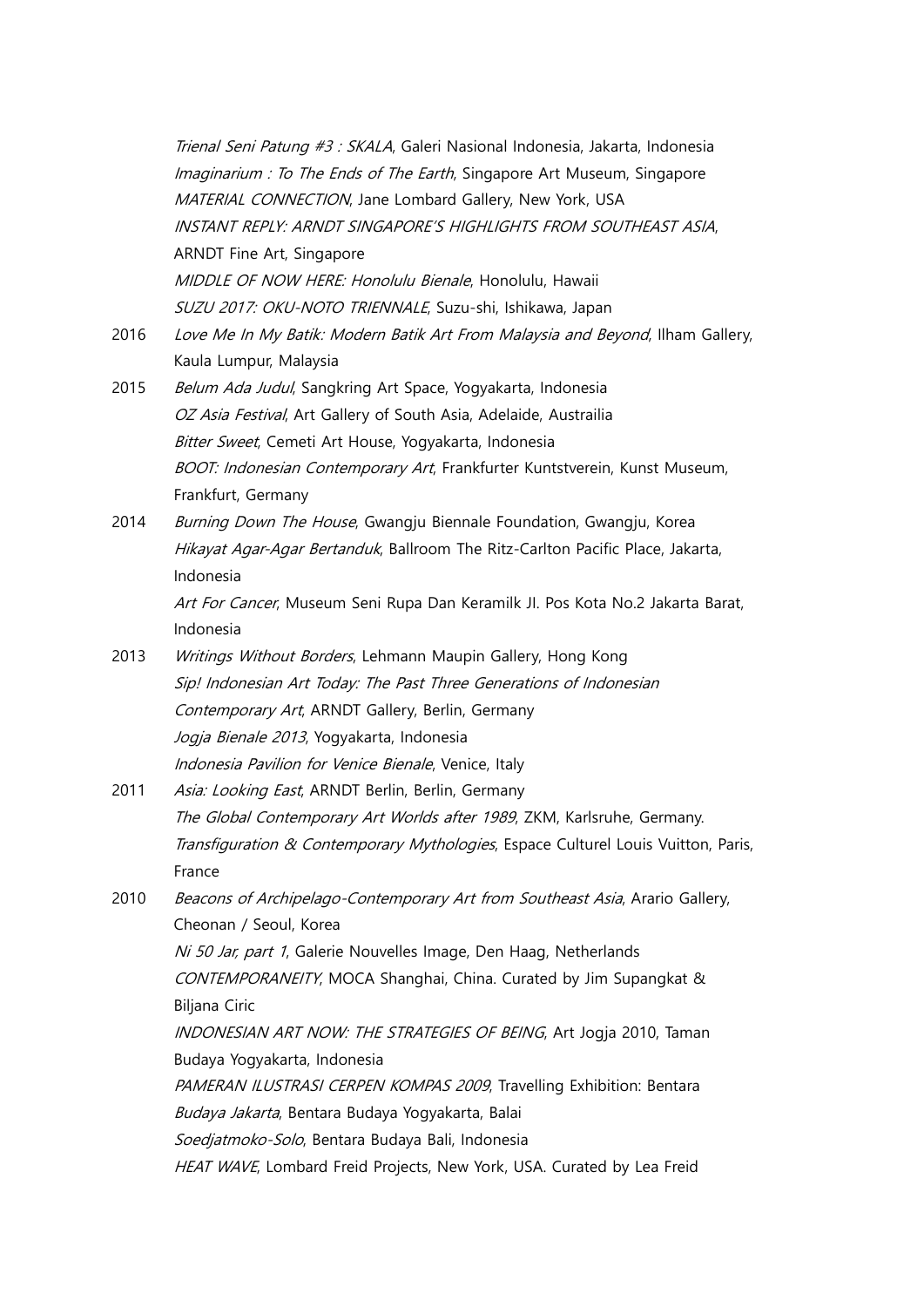SPACE AND IMAGE, Ciputra World Marketing Gallery, Jakarta, Indonesia LONARTE 10 FESTIVAL, alongside the beach in Calheta, Madeira Island, Portugal THE 2010 NEXT WAVE FESTIVAL: THE ULTIMATE TIME LAPSE MEGAMIX, Melbourne, Australia PARALINEAR, Pekin Fine Arts, Beijing, China. Curated by Aric Chen THE COMICAL BROTHERS, National Gallery, Jakarta, Indonesia LIHAT! VIDEO ART FROM INDONESIA, Galería Jesús Gallardo, Leon, Mexico. Curated by Katerina Valdivia Bruch 2009 Biennale Jogja X: Jogja Jamming, Taman Budaya Yogyakarta, Yogyakarta, Indonesia Exposigns, Jogja Expo Center, Yogyakarta, Indonesia CREAM, International Festival for Arts and Media Yokohama, Yokohama, Japan Lyon Biennale X: The Spectacle of The Everyday, Lyon, France, Curated by Hou Hanru, Thierry Raspail BEYOND THE DUTCH, Centraal Museum, Utrecht, Netherlands 4TH INTERNATIONAL ARCHITECTURE BIENNALE ROTTERDAM, Rotterdam, **Netherlands** TALES FROM WOUNDED-LAND, Tyler Rollins Fine Art, New York, USA DORODORO, DORON!, Hiroshima Contemporary Art Museum, Hiroshima, Japan FLUID ZONES, Jakarta Biennale 2009, Grand Indonesia, Jakarta, Indonesia DESIGNING PEACE: A SHOW OF IMAGINATION, Museum of Contemporary Art and Design at the School of Design and Art, College of St. Benilde, Manila, Philippines 2008 MASK/GEMASKERD, Heden, Den Haag, Netherlands EXPENDITURE, Busan Biennale 2008, Busan, South Korea DARI PENJARA KE PIGURA, Salihara Gallery, Jakarta, Indonesia MANIFESTO, National Gallery, Jakarta, Indonesia EXPOSE #1 - A Presentation of Indonesian Contemporary Art by Deutsche Bank & Nadi Gallery, Four Season Hotel, Jakarta, Indonesia SOMETHING FROM NOTHING, Contemporary Arts Center New Orleans, New Orleans, USA CIGE, China International Gallery Exposition, Beijing, China 2007 GEOPOLITICAL OF ANIMATION, The Andalusian Centre of Contemporary Art, Sevilla, Spain SCOPE, Basel, Switzerland ANTI AGING, Gaya Fusion Art, Ubud Bali, Indonesia China International Gallery Exposition, China World Trade Centre Beijing, Beijing, China MILITIA, OK Video, National Gallery, Jakarta, Indonesia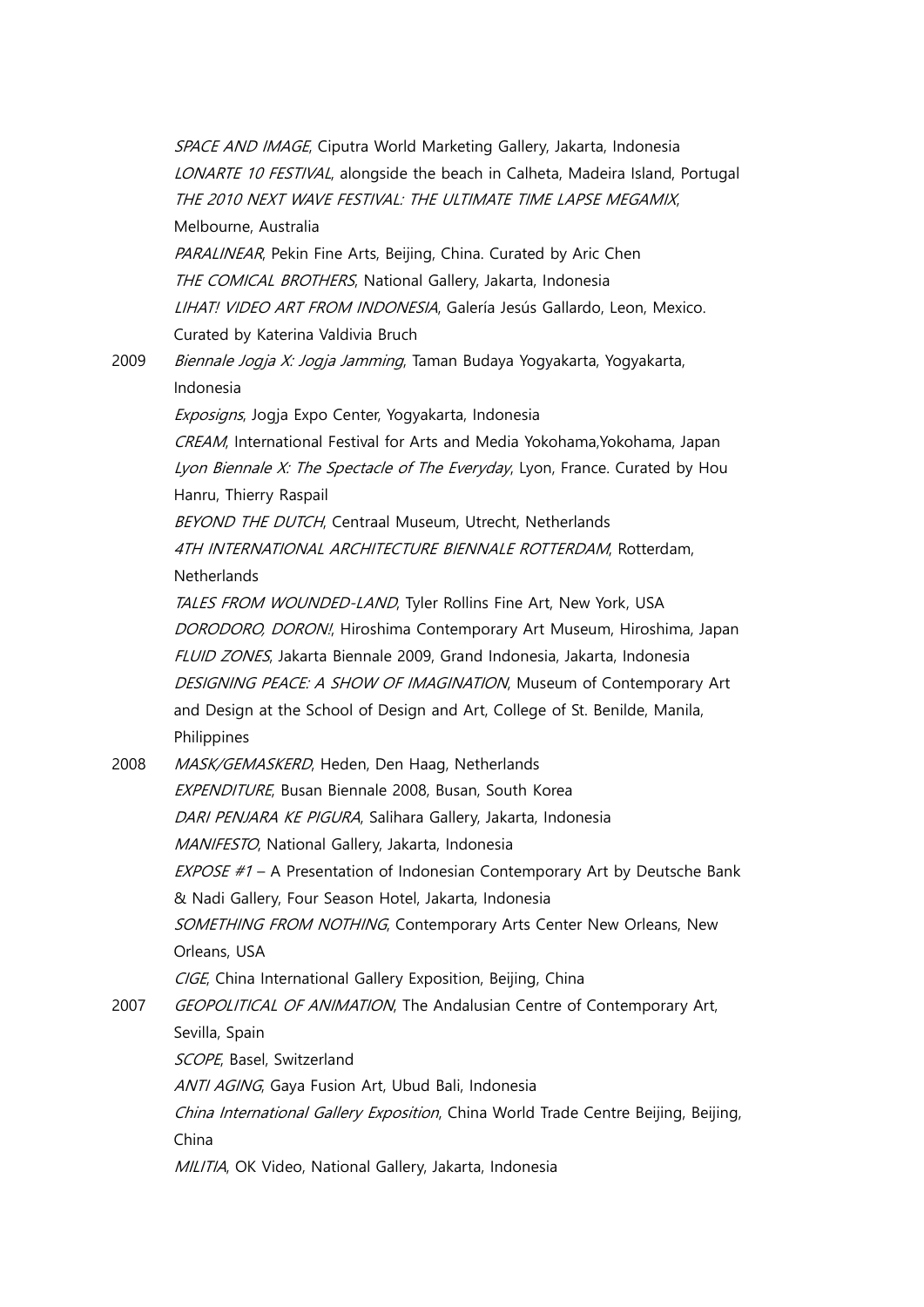FETISH, Biasa Art Space, Bali, Indonesia

100 Tahun Affandi, Gedung Arsip Nasional Jakarta, Indonesia THE PAST THE FORGOTEN TIMES: Six Indonesian Artist Interpret Indonesian History, Traveling Exhibition: Artoteek , The Hague, Netherlands; Cemeti Art House, Yogyakarta, Indonesia / Erasmus Huis, Jakarta, Indonesia / Yaitu Gallery, Semarang, Indonesia / Bliz Art, Shanghai- Fringe Festival, Singapore WIND FROM THE EAST, KIASMA Museum of Contemporary, Helsinski, Finland

- 2006 ASIA PASIFIC TRIENNALE 5, Queensland Art Gallery, Queensland, Australia DIRTY YOGA, Taipei Biennale, Taipei Fine Art museum, Taiwan GOING DIGITAL, The Kirk Theater, Utrecht, Netherlands
- 2005 SUB / VERSION, OK Video, National Gallery, Jakarta, Indonesia SHADOW AND SPACES, HKW, Berlin, Germany THREE YOUNG CONTEMPORARY, Valentine Willie Gallery, Malaysia BALI BIENNALE, Denpasar, Bali, Indonesia COMMISION PROJECT
- 2018 GARDEN FULL OF BLOOMING DEMOCRACY, Mural Project in Art Science Museum, Singapore
- 2017 SEMELAH (GOD BLISS), mural project in lobby of Asia Society and Wayang Bocor performance in Asia Society, New York; Carolina Performing Art, North Carolina; Calart Theater, Los Angeles, USA

ABOVE THE WALL UNDER THE RAINBOW, FREE AIR, mural project in Moon Garden and Moroccan Room, Shangrila: A Museum of Islamic Art, Culture and Design; Honolulu Biennale main site, Honolulu, Hawaii, USA.

BOOKMARK BY DRIED FLOWER, video documentary preview in Okunoto Trienale, Japan

BOUQUET OF LOVE, installation project made from 300kg garbage at Potato Head Beach Club, Bali, Indonesia

2016 *CELEBRATED PHOBIA - a special commission exhibition to feature in film "Ada* Apa Dengan Cinta #2" Miles Film SHARE THE LOVE, LOVE TO SHARE, mural project at Giok Hartono private

museum, Jakarta, Indonesia

TROPICAL BOUQUET, lanterns project at Pacific Place Mall, Jakarta, Indonesia RAINBOW LANDSCAPE #1 & #2, installation project in Baggage Claim Area Terminal 3 Ultimate International & Domestic, Soekarno Hatta International Airport, Jakarta, Indonesia

- 2015 IKEA Art Event 2015 Street Art Public Street Art Festival in Perth, Australia Oz Asia Festival, Art Galery of South Australia
- 2014 HIKAYAT AGAR-AGAR BERTANDUK, Wayang Bocor performance at Bazaar Art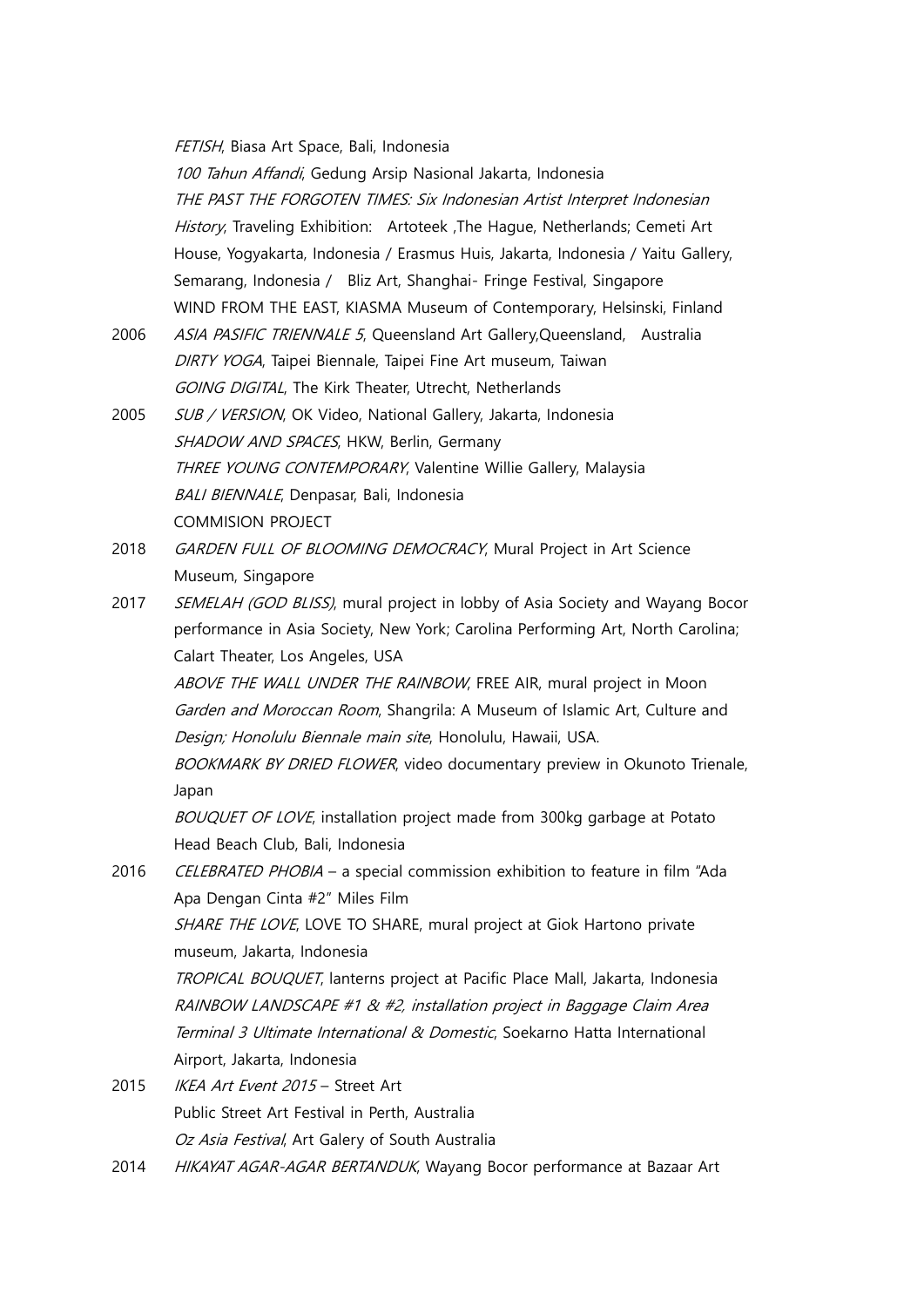Jakarta.

- 2013 LOUIS VUITTON X EKO NUGROHO a special commission to design a scarf for Louis Vuitton's Foulards D'Artistes Autumn Winter 2013 collection
- 2012 LIFE IS A TRICK AND TRICKY IS COOL, Mural at Leroy Merlin, Ia rue vry, Paris, France

LE MUR, Mural Project in Paris, France

2010 THE STRATEGIES OF YA AMPUNN!, Mural to cover the façade of Taman Budaya Yogyakarta for Indonesian Art

Now: The Strategies of Being, Art Jogja 2010

- 2009 BMW Indonesia CREAM, International Festival for Arts and Media Yokohama, Japan
- 2008 National Museum of Singapore, Singapore
- 2006 Queensland Art Gallery, Brisbane, Australia
- 2004 Fukuoka Asian Art Museum, Japan PERFORMANCE
- 2017 SEMELAH (GOD BLISS), Asia Society, New York; Carolina Performing Art, North Carolina; Calart Theater, Los Angeles, Societet Militer-Jogjakarta, Idrus Tintin, Komplek Bandar Seni Raja Ali-Riau, At America & Taman Ismail Marzuki-Jakarta.
- 2016 SEMELAH (GOD BLISS), Institut Francais Indonesia / Lembaga Indonesia Perancis, Yogyakarta

HIKAYAT AGAR-AGAR BERTANDUK, Potatohead, Bali, Indonesia

- 2015 *DIMISCALL LELUHUR*, Bantul, Kulonprogo, Sleman, Gunung Kidul, Galeri Indonesia Kaya, Jakarta
- 2014 HIKAYAT AGAR-AGAR BERTANDUK, Pesta Boneka #4, Yogyakarta
- 2012 GENERASI BERAT SEBELAH, Kersan Art Studio, Yogyakarta, Indonesia
- 2011 *Dilema Generasi Sawi*, Ark Galerie, Jakarta, Indonesia. Perseteruan Getah Bening, Bandung Wayang Festival 2011, Bandung, Indonesia.
- 2010 Perseteruan Getah Bening, Lembaga Indonesia Perancis, Yogyakarta, Indonesia. Skandal Jeruk Purut, Private performance for American Arts Presenters at Yayasan Bagong Kussudiardjo, Yogyakarta, Indonesia. Perseteruan Tubuh, Anatomy Puppet Project for Biennale Anak Jogja, Taman Budaya Yogyakarta, Yogyakarta
- 2009 CONTEMPORARY PUPPET PERFORMANCE, Grand Indonesia Shopping Center. L'ARC EN CIEL SOUS LA PIERRE (Rainbow Beneath A Stone), the Open Air Theatre, Vaulx-en-Velin, Lyon, France
- 2008 BUNGKUSAN HATI DI DALAM KULKAS/A Wrapped Heart Inside the Refrigerator, Teater Salihara, Jakarta, Indonesia

#### **Selected Collection**

Arario Collection, Cheonan, Korea